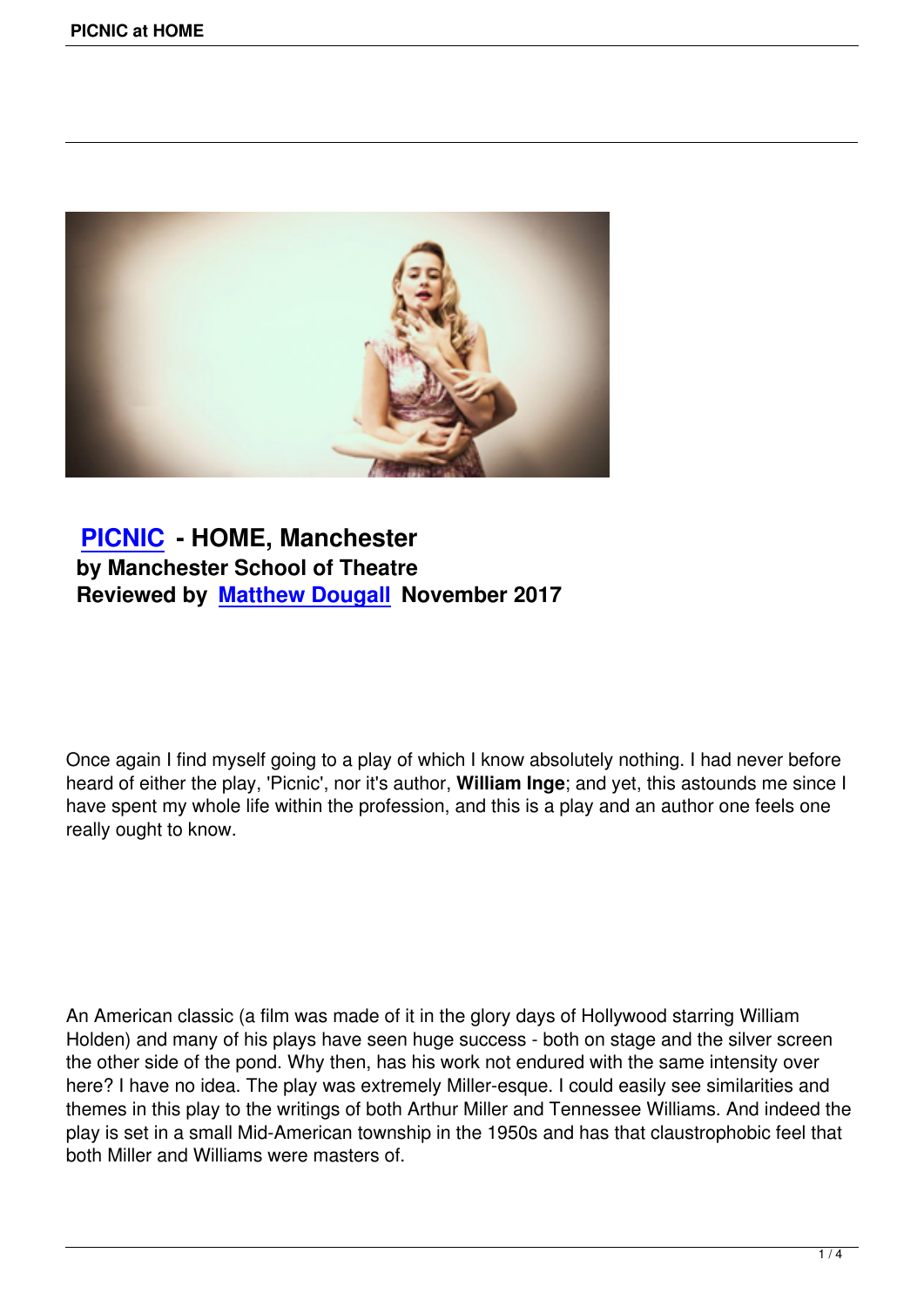This is a gem of a play. Superb writing, and with such sensitive and intelligent direction by **Stefa n Escreet**

, the play was brought to stunning life. I laughed, I cried, I was so involved - and the acting was so close - that I wanted to join in, and that for me is something I NEVER want to do. I have always been a traditionalist in that respect and like the audience to be just that, observers of an unfolding series of tableaux before them; so for me to be so enthralled and involved in the play that I wanted to interact with them, is one hell of an admission and an incredible feat of acting from those on stage.

But of course I didn't join in, it wasn't that kind of play. In fact it was incredibly well measured and the pace and timing just right, bringing about the inevitable unhappy ending.

I have seen a good number of plays by Manchester School of Theatre over the years, but this one I think has to be the best yet. MST have a reputation for excellence but this one will definitely take some beating! The quality of the acting was second to none. In fact I would go as far as to say that this production was worthy of The Royal Exchange's main stage!

The two sisters, Madge and Millie Owens were superb. Played by **Millie Gaston** and **Zoe Villiers** ,

they were the absolute embodiment of jealous siblings; one with the beauty and good looks and the other with artistic talent and brains. They sparked off each other brilliantly and were utterly believable. Playing opposite them were two young men of no lesser talent and credibility.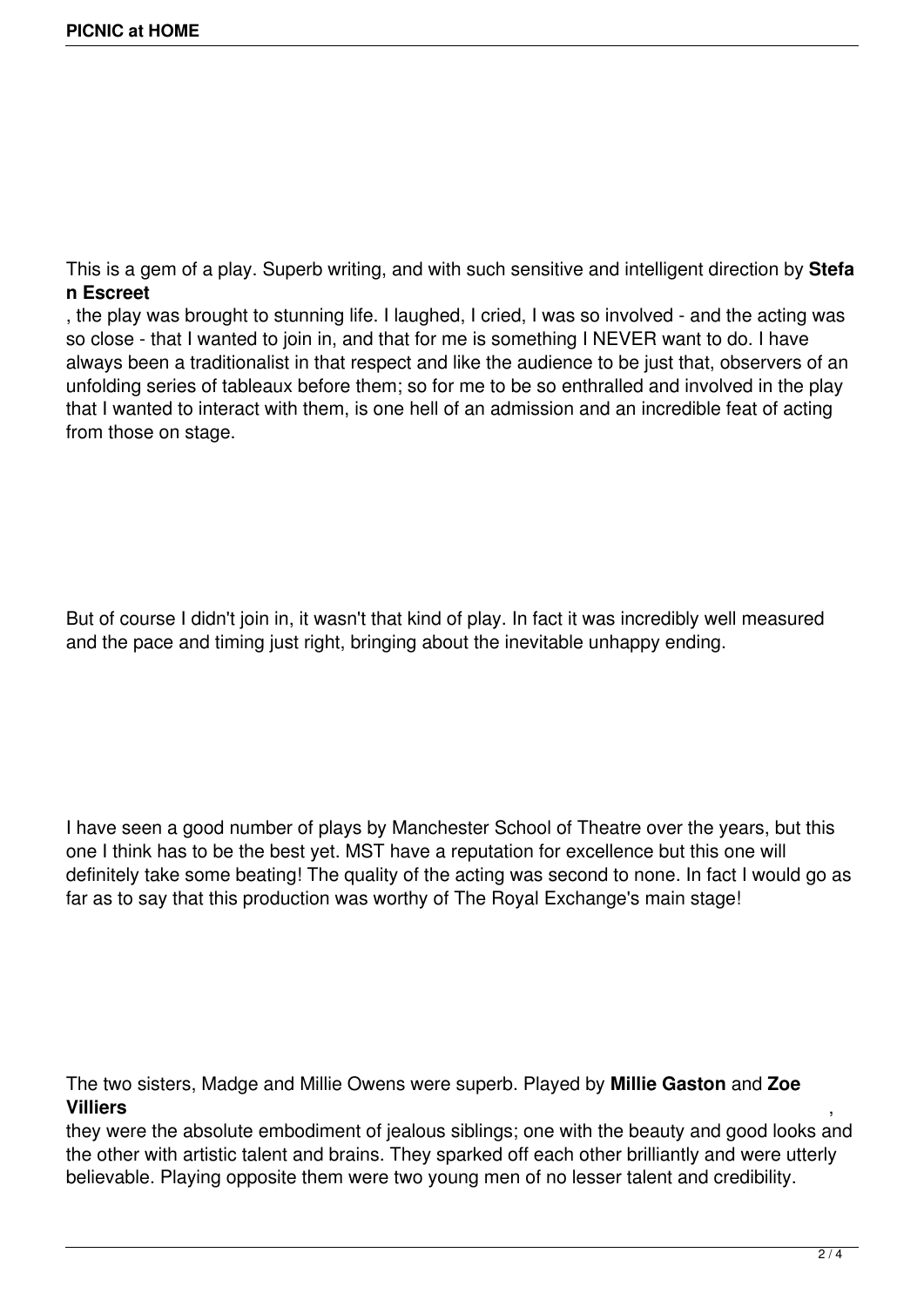## **Robin Lyons**

was Alan Seymour, the clever college chap who has a dad with some money and influence and is therefore undoubtedly a 'good catch' for Madge, despite the fact that Millie secretly has a crush on him; whilst the muscular, sporty and misfit ne'er-do-well Hal Carter, played here by **Rufus Cameron**

, who is actually good and honest underneath, captures Madge's heart and she finally is able to feel alive.

The sub-plot concerns the love life and affairs of a spinster school teacher who eventually connives her long term and long suffering boyfriend to marry her. A lovely interpretation of these roles was given by **Madeleine Daly** as Rosemary and **James King-Nikol** as Howard. Special mention must also be made of the sister's mother. Playing a character well beyond her years, and playing it with such authority and assurance I never, not even for a split second, saw her as anything but a forty-something year old lady who takes in boarders, was

## **Megan McInerney**

as Flo. Providing a little light-relief from all the sexual and actual tension were

## **Gabriele Woolner**

as the busy-body neighbour who looks after her elderly and unseen mother, Helen Potts; and a couple of Rosemary's colleagues, Irma Krankite (

## **Kayley McGowan**

) and Christine Schoenwalder (

## **Maddy Wakeling**

). I especially liked McGowan here.

The set was also something to delight. Instead of the usual end-on configuration, we were treated to a traverse style of staging today with audience on the two lengthier ends of a rectangle. The other two shorter ends were set two neighbouring houses with a yard in between. Everything about the set looked and felt authentic. Even down to the milk bottle. Cleverly designed and it worked superbly (**Elizabeth Wright**). There was, however, only a couple of slight suggestions about the set which I feel I should mention. The dialogue states at the beginning of the play just exactly how hot it is, and we learn that it is September. Having been to that part of the US in September I can say with some authority that leaves don't start to die and fall from trees until much later in the year, and so I found it odd that the floor was strewn with them. I would also have liked to have seen inside the houses too. Seeing just a plain black